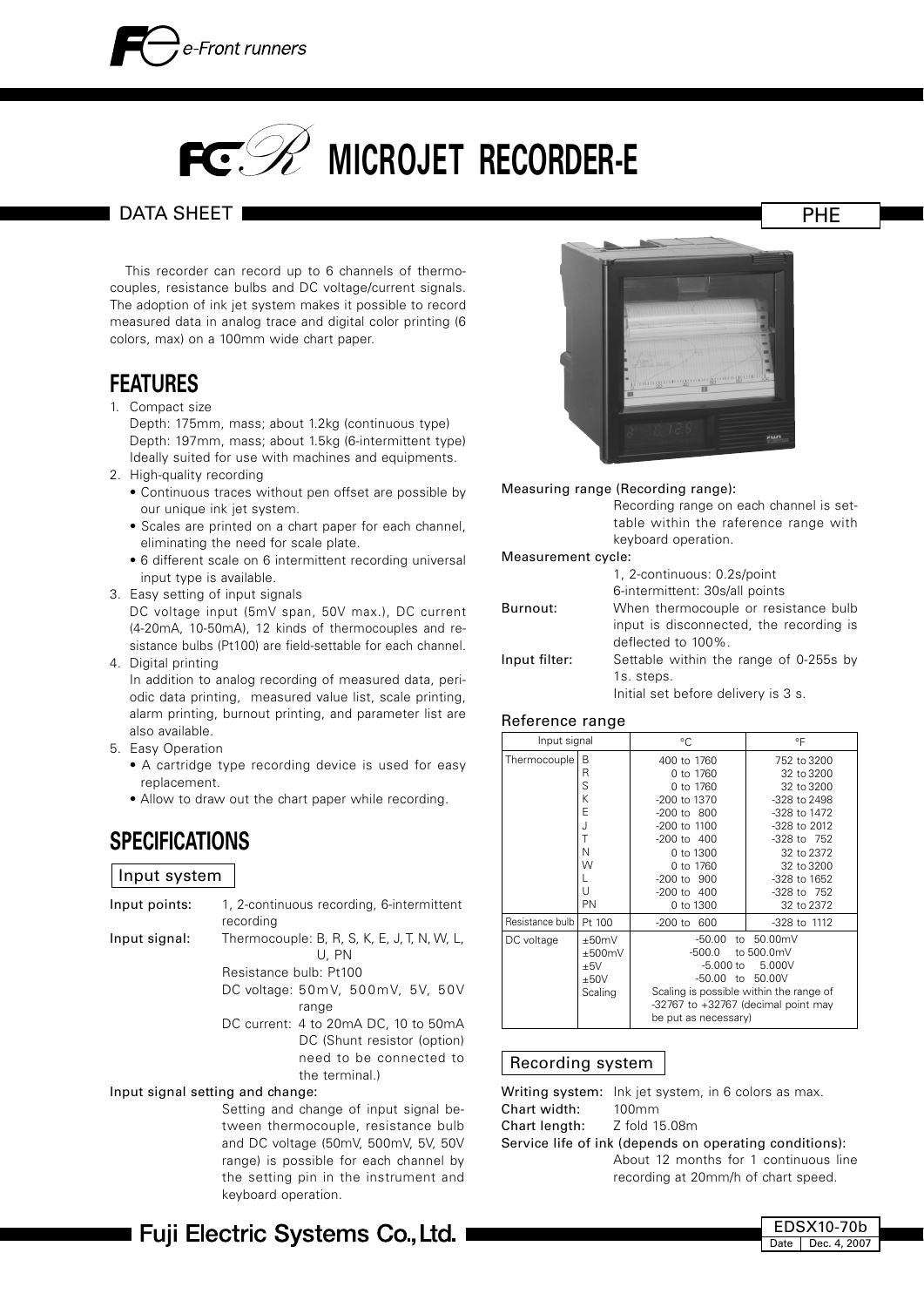Recording color: 1-continuous: Recording: purple Printing: purple 2-continuous: Recording: No. 1 channel, red No. 2 channel, blue Printing: purple 6-intermittent recording: No. 1 channel, orange No. 2 channel, green No. 3 channel, purple No. 4 channel, red No. 5 channel, black No. 6 channel, blue Printing: black Chart speed: 10, 20, 24, 30, 50, 120, 200, 300, 400, 1000, 1200, 1500 mm/h Can be changed by key operation. Initial set before delivery is 20mm/h (Note) In continuous type, it records data intermittently when the speed exceeds 400mm/h. Recording cycle: Continuous recording: Depend on chart speed [Calculation formula] Recording cycle (sec) =  $\frac{400}{100}$  chart speed (mm/h) (not faster than 2 seconds.) Intermittent recording: 30 s/all points. Industrial unit: Selectable on each channel in max. 7 characters by ASCII code. Printing function:[Printing during analog recording] [Note] Chart speed of continuous type should be slower than 400mm/ h and that of intermittent type should be slower than 50mm/h. Channel No. printing: Beside of recording line Periodic printing: Channel number, measurement value, unit, chart speed and year, month, day, hour, minute. [Note] Print period is automatically fixed on chart speed. Scale printing: This print out is effected alternately with periodic printing. [Note] Print interval is automatically fixed on chart speed. Alarm printing: Channel number, kind of alarm and hour, minute. Burnout printing: Channel number and hour, minute. [Printing independent of analog recording] [Note] Printing is performed by key operation, while analog recording is interrupted. After completion of the printing, analog recording starts again.

 Instantaneous value list:Channel number, measured value, industrial unit, year, month, day, hour, minute. Parameter list (set value list): Input signal, recording range, measuring range, scaling range, unit, alarm, input filter, chart speed, year, month, day, hour, minute, etc. Scale line printing: Optional scale line by user. Test pattern: All characters and color patterns can be printed. [Other printing] Recording start mark Chart speed change mark

#### Indicating, key operation system

Indication: LED (7 segments), 6 digits, green Indication character: 7 segments, alphanumeral Character height 10mm, width 5mm Contents of indication: Channel No.: 1 digit (1 to 6) Measured value: 5 digits (including sign for value below 0) Temperature: 1 digit below decimal point Voltage/current: Scaling, -9999 is displayed for -10000 and under. Time: Hour, Minute Status indication: Symbolic code as alarm, burnout or carriage failure. Measurement display cycle: 3s for channel selection, 1s for data update in the same channel Operation key: 3 keys and 1 reset key Key lock: soft key lock is available by key operation.

#### Power requirement

| Line supply:       | Specify when ordering                 |
|--------------------|---------------------------------------|
|                    | Rated voltage                         |
|                    | 100 to 120VAC or 200 to 240VAC        |
|                    | Usable voltage                        |
|                    | 85 to 132VAC or 180 to 264VAC         |
| Frequency:         | 50/60Hz                               |
| Power consumption: |                                       |
|                    | 100 to 120VAC or 200 to 240VAC, with- |
|                    | out option, 13VA or less              |
|                    | 100 to 120VAC or 200 to 240VAC, with  |
|                    | alarm, 15VA or less                   |
|                    |                                       |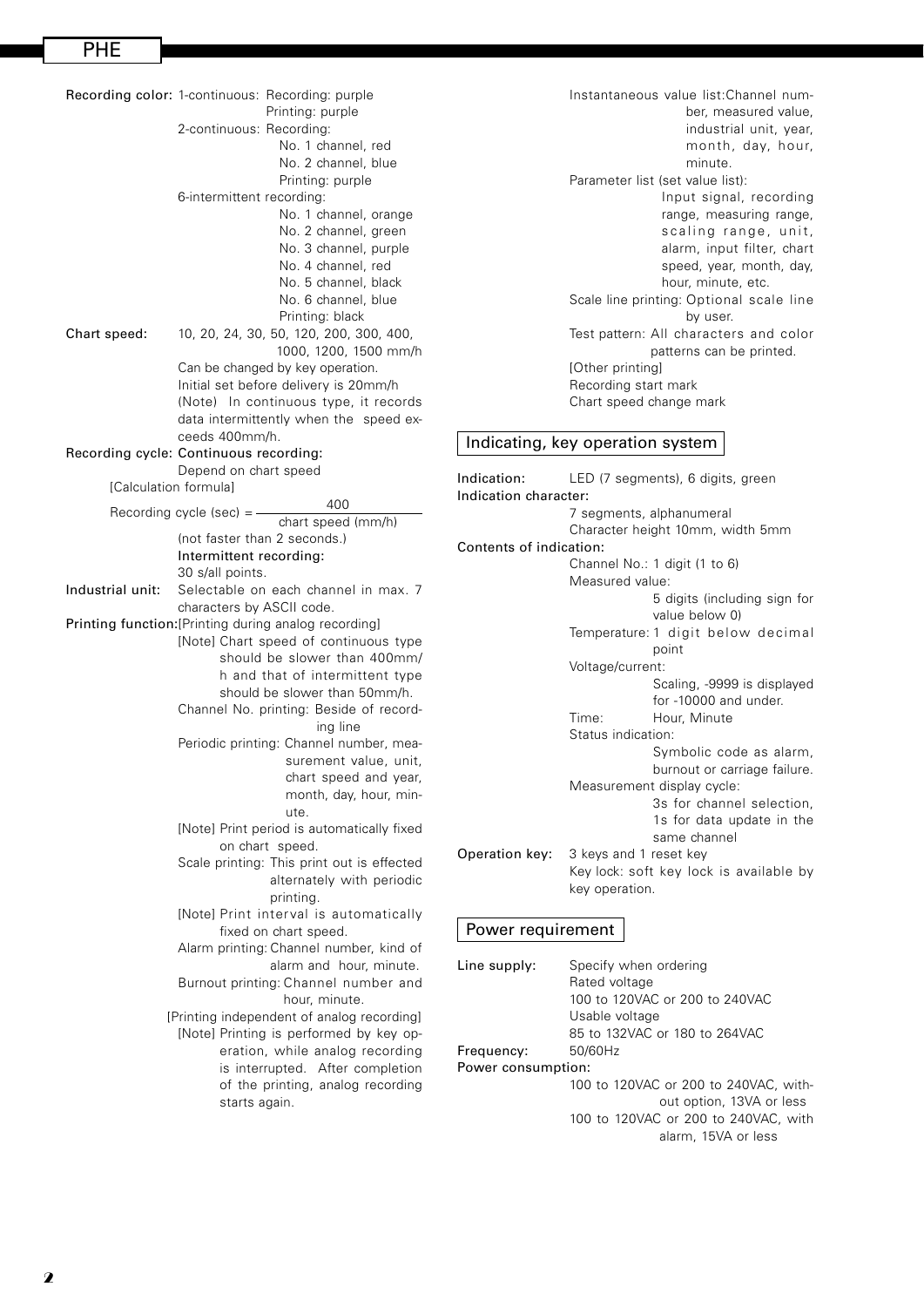### Alarm

| Type:         | Absolute value alarm, high and low         |
|---------------|--------------------------------------------|
| Setting:      | Two levels for each channel (high: 2 lev-  |
|               | els, low: 2 levels, or each level at high/ |
|               | low)                                       |
| Indication:   | Alarm level is indicated for each chan-    |
|               | nel at occurrence of alarm.                |
| Printing:     | Channel No. alarm level and hour, minute.  |
| Hysteresis:   | Approx. 0.2% of measuring (recording)      |
|               | range                                      |
| Alarm output: | See "Optional specifications".             |
|               |                                            |

#### Physical data

Mounting: Panel (may be inclined up to 30° backwards from the vertical)

 $\alpha$  = 90 to 60°

|                            | Two or more recorders can be mounted<br>side by side. |  |                                     |  |
|----------------------------|-------------------------------------------------------|--|-------------------------------------|--|
| Panel thickness: 2 to 30mm |                                                       |  |                                     |  |
| Material:                  |                                                       |  | Case: mold Front door frame: mold   |  |
| Finish color:              |                                                       |  | Case: black Front door frame: black |  |
| Protective structure:      |                                                       |  |                                     |  |
|                            | Front door: IEC IP50                                  |  |                                     |  |
| Case size:                 | 144 x 144mm<br>Bezel                                  |  |                                     |  |
|                            | Depth 175mm (Continuous type)                         |  |                                     |  |
|                            |                                                       |  | 195mm Intermittent type)            |  |
|                            |                                                       |  | Cutout $137 \times 137$ mm          |  |
| External terminals:        |                                                       |  |                                     |  |
|                            |                                                       |  | Screw terminals (M4 screw)          |  |
| Mass:                      | Approx. 1.2kg (continuous type)                       |  |                                     |  |
|                            | Approx. 1.5kg (intermittent type)                     |  |                                     |  |

External terminals: M4 screw

#### Performance and characteristics

Indication accuracy\*1: DC voltage, DC current : ±(0.3% of measuring range +1 digit) Thermocouple, Resistance bulb: Depend on the measuring range for each input signal. Refer to the table below.

| linput |                | (0.3% of measuring range+1 digit) | (1% of measuring range+1 digit) |                |  |  |
|--------|----------------|-----------------------------------|---------------------------------|----------------|--|--|
| signal |                | measuring range                   | measuring range                 |                |  |  |
| B      | 1000°C or more | 1832°F or more                    | 600°C or more                   | 1112°F or more |  |  |
| R      | 1000°C or more | 1832°F or more                    | 600°C or more                   | 1112°F or more |  |  |
| S      | 1000°C or more | 1832°F or more                    | 600°C or more                   | 1112°F or more |  |  |
| K      | 300°C or more  | 572°F or more                     | 200°C or more                   | 392°F or more  |  |  |
| F      | 300°C or more  | 572°F or more                     | 200°C or more                   | 392°F or more  |  |  |
|        | 300°C or more  | 572°F or more                     | 200°C or more                   | 392°F or more  |  |  |
|        | 300°C or more  | 572°F or more                     | 200°C or more                   | 392°F or more  |  |  |
| N      | 300°C or more  | 572°F or more                     | 200°C or more                   | 392°F or more  |  |  |
| W      | 500°C or more  | 932°F or more                     | 400°C or more                   | 752°F or more  |  |  |
|        | 300°C or more  | 572°F or more                     | 200°C or more                   | 392°F or more  |  |  |
| U      | 300°C or more  | 572°F or more                     | 200°C or more                   | 392°F or more  |  |  |
| PN     | 300°C or more  | 572°F or more                     | 200°C or more                   | 392°F or more  |  |  |
| Pt100  | 150°C or more  | 302°F or more                     | 50°C or more                    | 122°F or more  |  |  |

- [Note] 1. For thermocouple input, in case of measuring range includes -200°C to -100°C (-328°F to -148°F), indication accuracy should be added +0.5%.
	- 2. The indication accuracy of thermocouple does not include reference junction compensation error.

|                              | Thermocouple input : 0.1°C 0.1°F<br>Resistance bulb: 0.1°C 0.1°F<br>DC voltage : ±50mV : 10µV<br>: ±500mV : 100µV<br>$:±5V$ : 1mV<br>$: \pm 50V$ : 10mV |
|------------------------------|---------------------------------------------------------------------------------------------------------------------------------------------------------|
|                              | DC current<br>: converted value to<br>DC voltage is guaran-<br>teed                                                                                     |
| Recording accuracy *1:       |                                                                                                                                                         |
| Recording resolution:        | Indication accuracy $\pm$ (0.2% of measur-<br>ing range)                                                                                                |
|                              | 0.1mm                                                                                                                                                   |
| Chart speed accuracy:        |                                                                                                                                                         |
|                              | ±0.1% (in case continuous feed of<br>more than 1m. Expansion and contrac-<br>tion of paper is not included)                                             |
|                              | Reference junction compensation accuracy:                                                                                                               |
|                              | K, E, J, T, N, L, U, PN : ±0.5°C                                                                                                                        |
|                              | B, R, S, W<br>$\pm 1^{\circ}$ C                                                                                                                         |
| 90% response time:           |                                                                                                                                                         |
| Maximum input voltage:       | Less than 2s (continuous type only)                                                                                                                     |
|                              | Thermocouple, resistance bulb and DC                                                                                                                    |
|                              | voltage (50mV, 500mV range):                                                                                                                            |
|                              | ±10V DC or less                                                                                                                                         |
|                              | DC 5V/50V range: ±100V DC or less                                                                                                                       |
|                              | Input resistance: Thermocouple, 50mV voltage range                                                                                                      |
|                              | $>10M\Omega$                                                                                                                                            |
|                              | 5V/50V range: $> 1M\Omega$                                                                                                                              |
|                              |                                                                                                                                                         |
| Isolation:                   | 500mV range: $> 100k\Omega$                                                                                                                             |
|                              | $100\text{M}\Omega$ (between each terminal and<br>earth at 500V DC)                                                                                     |
|                              | Channel to channel:                                                                                                                                     |
|                              | 500V AC, 1min                                                                                                                                           |
|                              | Power terminal to ground: 2000V AC,                                                                                                                     |
|                              | 1 <sub>min</sub>                                                                                                                                        |
|                              | Input terminal to ground: 500V AC,<br>1 <sub>min</sub>                                                                                                  |
|                              | Power terminal to input terminal: 1000V<br>AC, 1min                                                                                                     |
|                              | Alarm to alarm: 750V AC, 1min                                                                                                                           |
|                              | (leak current: 5mA or less)                                                                                                                             |
| Common mode noise rejection: |                                                                                                                                                         |
|                              | 120dB (50/60Hz)                                                                                                                                         |
| Series mode noise rejection: |                                                                                                                                                         |
|                              | 30dB (50/60Hz)                                                                                                                                          |
|                              | Clock accuracy: $\pm 50$ ppm (2 minutes per month)<br>Memory protection: Non-volatile memory for parameters.                                            |
|                              | Lithium battery for clock.                                                                                                                              |
|                              | [Note] *1 Measurement condition:                                                                                                                        |
|                              | 23±2°C, 65±10%RH, power voltage                                                                                                                         |
|                              | 100 to 120V, 200 to 240V, frequency                                                                                                                     |
|                              | 50/60Hz within 1%, warm-up time<br>30min or more, vertical mounting, and                                                                                |
|                              | free from the effects of vibration, noise,                                                                                                              |
|                              | etc.                                                                                                                                                    |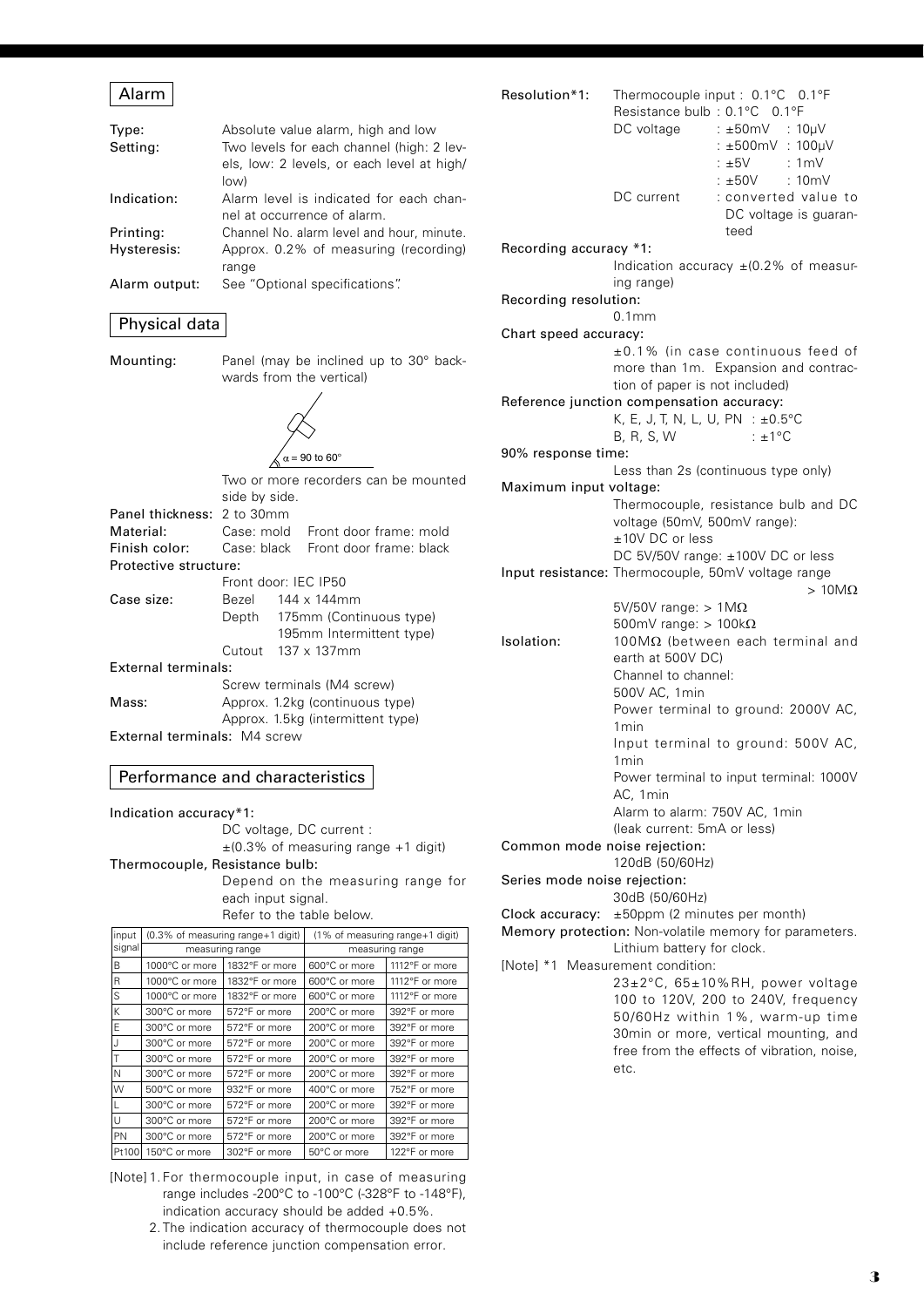#### PHE

#### Operating environment Temperature limits: 0 to 50°C Humidity limits: 20 to 80%RH (temperature  $\times$  humidity  $<$  3200) Mounting position: Front inclination 0°, rear inclination 30°, left/right inclination 0° Signal source resistance: Thermocouple input:  $1k\Omega$  or less Resistance bulb input: Less than  $10\Omega$ (line resistance of each wire of 3-wires system should be balanced) Voltage input: Less than 0.1% of input resistance **Vibration:**  $10$  to 60Hz, 0.2m/s<sup>2</sup> or less Shock: None

#### Optional specifications

Alarm output (DO):

 2, 4 or 6 points N.O contact relay (refer to code symbols) Contact capacity 250V AC/3A. 30V DC/3A (resistance load) Alarm output unit is required.

#### External control input (DI):

 1 point, no-voltage contact input is used for selection of chart speed in 2 steps.

 Normally, operation is effected at main chart speed.

 Sub-speed is selected with contact ON, and main speed with contact OFF. Main/sub speed is set by key operation. When sub-speed is set to 0mm/h, recording start/stop can be selected.

 Alarm output /external control input unit is required.

#### Other functions

#### Printing/recording adjustment:

 Make adjustment when characters bend and/or disturbance of record (round trip difference) occur.

Adjustment of zero/span of analog trend record position: The position of ink cartridge is adjusted for correct recording on 0% point and 100% point on chart paper.

 This adjustment should be made after replacement of ink cartridge or chart paper.

#### Measured value shift:

 Indication or recording value is shifted by adding or subtracting calculation of measured value.

Sub chart speed: This is for selecting chart speed with external control input. It is selected from the following. 0, 10, 20, 30, 50, 120, 200, 300, 400,

1000, 1200, 1500mm/h Initial set before delivery: 20mm/h

 0mm/h means stop recording. Channel skip: This is used to stop the operation of

unused channel. Skipped channel stops all operations including display and alarm.

#### Setting recording status at power ON:

 Recording can be started again or disabled when power is ON or when power is recovered from failure.

Real time clock: Setting year, month, day, hour, minute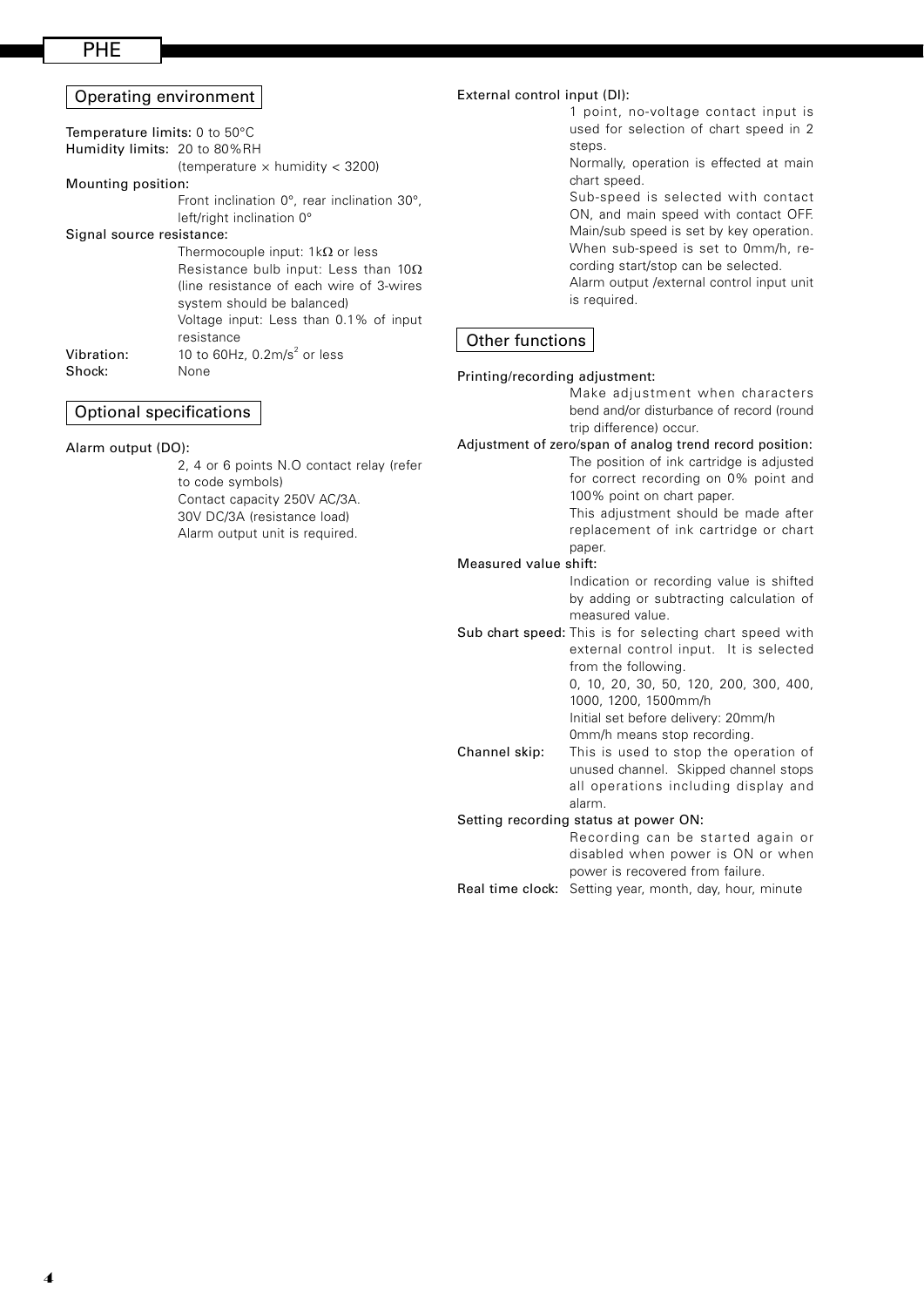### **CODE SYMBOLS**

|       | 5 |               |   |  |                     |   |  |                                                                 |  |  |
|-------|---|---------------|---|--|---------------------|---|--|-----------------------------------------------------------------|--|--|
| PIHEI | 0 |               | 2 |  |                     |   |  | Description                                                     |  |  |
|       |   |               |   |  |                     |   |  | Recording points <4th digit code>                               |  |  |
|       |   |               |   |  |                     |   |  | 1 continuous recording                                          |  |  |
|       |   |               |   |  |                     |   |  | 2 continuous recording                                          |  |  |
| 9     |   |               |   |  |                     |   |  | 6 intermittent recording                                        |  |  |
|       |   |               |   |  |                     |   |  | Power supply • Temperature Unit < 7th digit code>               |  |  |
|       |   |               |   |  |                     |   |  | 100 to 120VAC 50/60Hz<br>°C                                     |  |  |
|       |   |               |   |  |                     |   |  | °C<br>200 to 240VAC 50/60Hz                                     |  |  |
|       |   |               |   |  |                     |   |  | °F<br>100 to 120VAC 50/60Hz                                     |  |  |
|       |   |               |   |  |                     |   |  | $\circ$ F<br>200 to 240VAC 50/60Hz                              |  |  |
|       |   |               |   |  |                     |   |  | Alarm output/external control input (1 point) <11th digit code> |  |  |
|       |   |               |   |  |                     |   |  | Without                                                         |  |  |
|       |   |               |   |  |                     |   |  | 2 points alarm output (1 continuous only)                       |  |  |
|       |   |               |   |  |                     |   |  | 4 points alarm output (2 continuous only)                       |  |  |
|       |   |               |   |  |                     | 3 |  | 6 points alarm output (6-intermittent only)                     |  |  |
|       |   |               |   |  |                     | А |  | 2 points alarm output/External control (1 continuous only)      |  |  |
|       |   |               |   |  |                     | B |  | 4 points alarm output/External control (2 continuous only)      |  |  |
|       |   |               |   |  |                     |   |  | 6 points alarm output/External control (6 intermittent only)    |  |  |
|       |   | 6<br>$\left($ |   |  | $\overline{7}$<br>8 |   |  | 9 10 11 12 13<br>E١                                             |  |  |

Input : Universal (Programmable)

Range: Field settable (Programmable)

- Note) 1. Initial set before delivery is ; • Thermocouple K type 0 to 1200°C
	- 2. Shunt resistor ( $10\Omega$  ±0.1%) should be ordered separately for current input.
- Shunt Resister : Ordering code PHZT1101
- 3. When changing the kinds of input signal, some adjustments may become necessary.

### **SCOPE OF DELIVERY**

Recorder, panel mounting bracket, accessories (ink cartridge 1 pc, chart paper 1 roll, input signal setting pin for replacement 1pc, ink absorption cloth 1 sheet). instruction manual (1 copy)

Note: Ink cartridge is not mounted on the recorder at the time of delivery.

#### Spare parts

| Item                              | Part No.                      | Unit of quantity for sale |
|-----------------------------------|-------------------------------|---------------------------|
| Ink cartridge                     | PHZH2002<br>(1, 2-continuous) | 1 pc                      |
|                                   | PHZH1002<br>(6-intermittent)  | 1 pc                      |
| Chart paper                       | PEX00DL1 - 5000B              | 1 box (6 charts)          |
| (0 to 50, 50 uniform<br>division) |                               |                           |

#### Other (optional items)

| <b>Item</b>    | Type | Specification                       |
|----------------|------|-------------------------------------|
| Shunt resistor |      | PHZT1101   For $10\Omega \pm 0.1\%$ |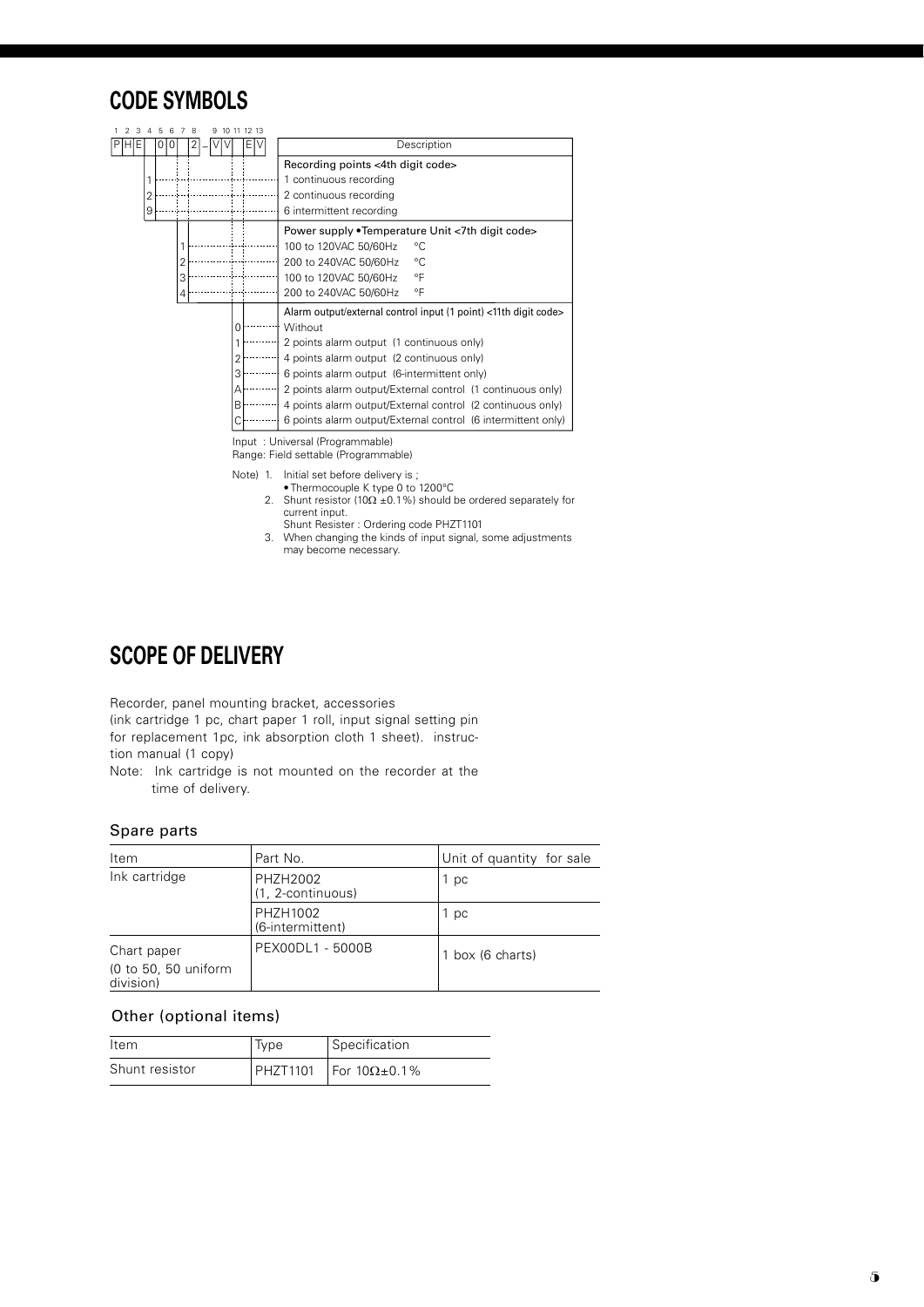### **OUTLINE DIAGRAM** (Unit:mm)

#### 1-continuous type



Panel cutout

When mounting one unit When mounting multiple n unit





| No. of units   | $+1.5$ (mm)          |
|----------------|----------------------|
| $\overline{2}$ | 282                  |
| 3              | 426                  |
| 4              | 570                  |
| 5              | 714                  |
| 6              | 858                  |
| 7              | 1002                 |
| 8              | 1146                 |
| 9              | 1290                 |
| 10             | 1434                 |
| n              | $(144 \times n) - 6$ |

Connection diagram Alarm output / external control input unit





 $\overline{\mathfrak{S}}$ 



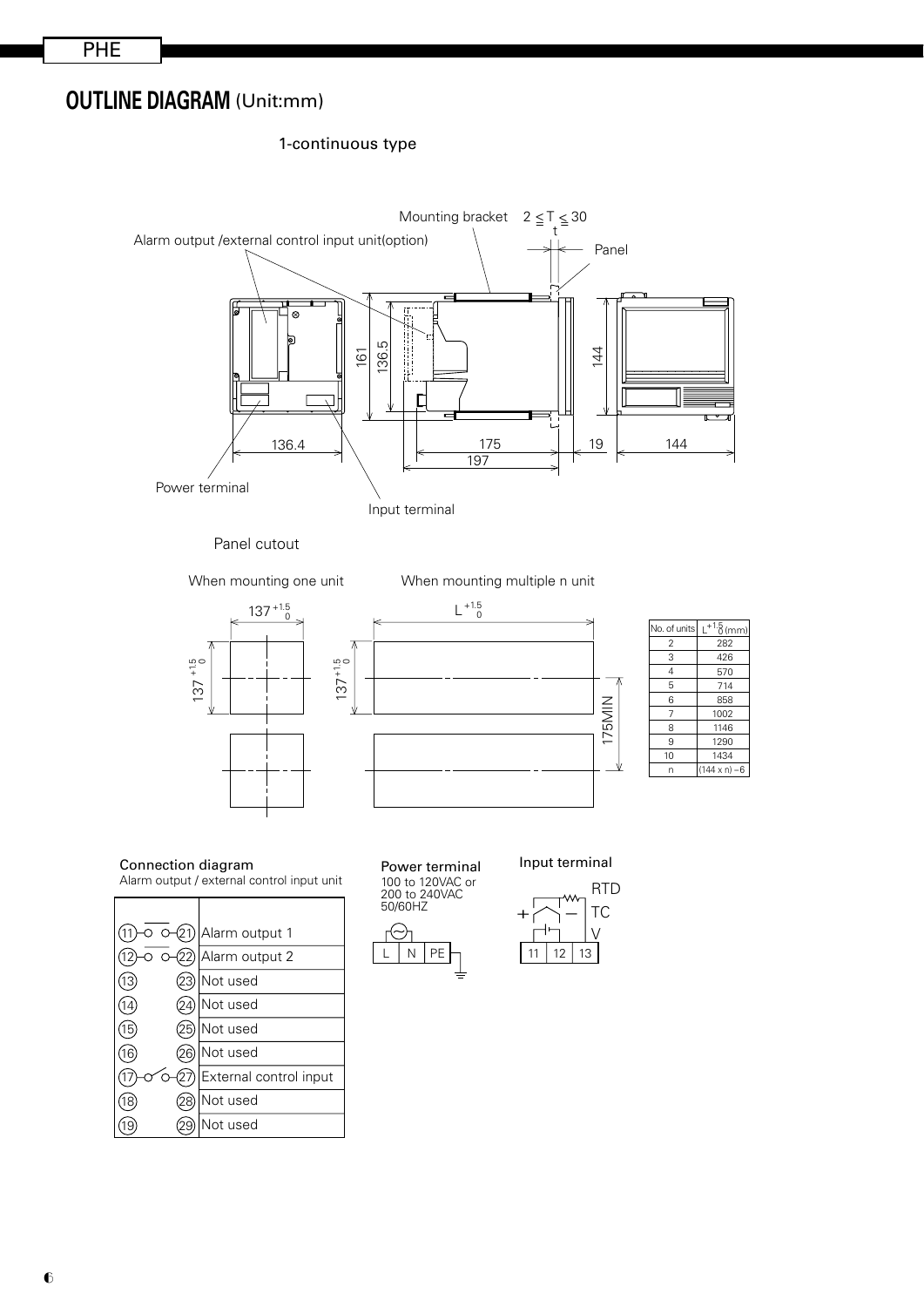### **OUTLINE DIAGRAM** (Unit:mm)

#### 2-continuous type



#### Panel cutout

When mounting one unit When mounting multiple n unit





| No. of units | $+1.5$ (mm)          |
|--------------|----------------------|
| 2            | 282                  |
| 3            | 426                  |
| 4            | 570                  |
| 5            | 714                  |
| 6            | 858                  |
| 7            | 1002                 |
| 8            | 1146                 |
| 9            | 1290                 |
| 10           | 1434                 |
| n            | $(144 \times n) - 6$ |
|              |                      |

## Alarm output /external control input unit

|    | (21 | Alarm 1                |
|----|-----|------------------------|
|    |     | Alarm <sub>2</sub>     |
|    |     | Alarm 3                |
|    |     | Alarm 4                |
| 15 |     | Not used               |
| 16 |     | Not used               |
|    |     | External control input |
|    |     | Not used               |
|    |     | Not used               |